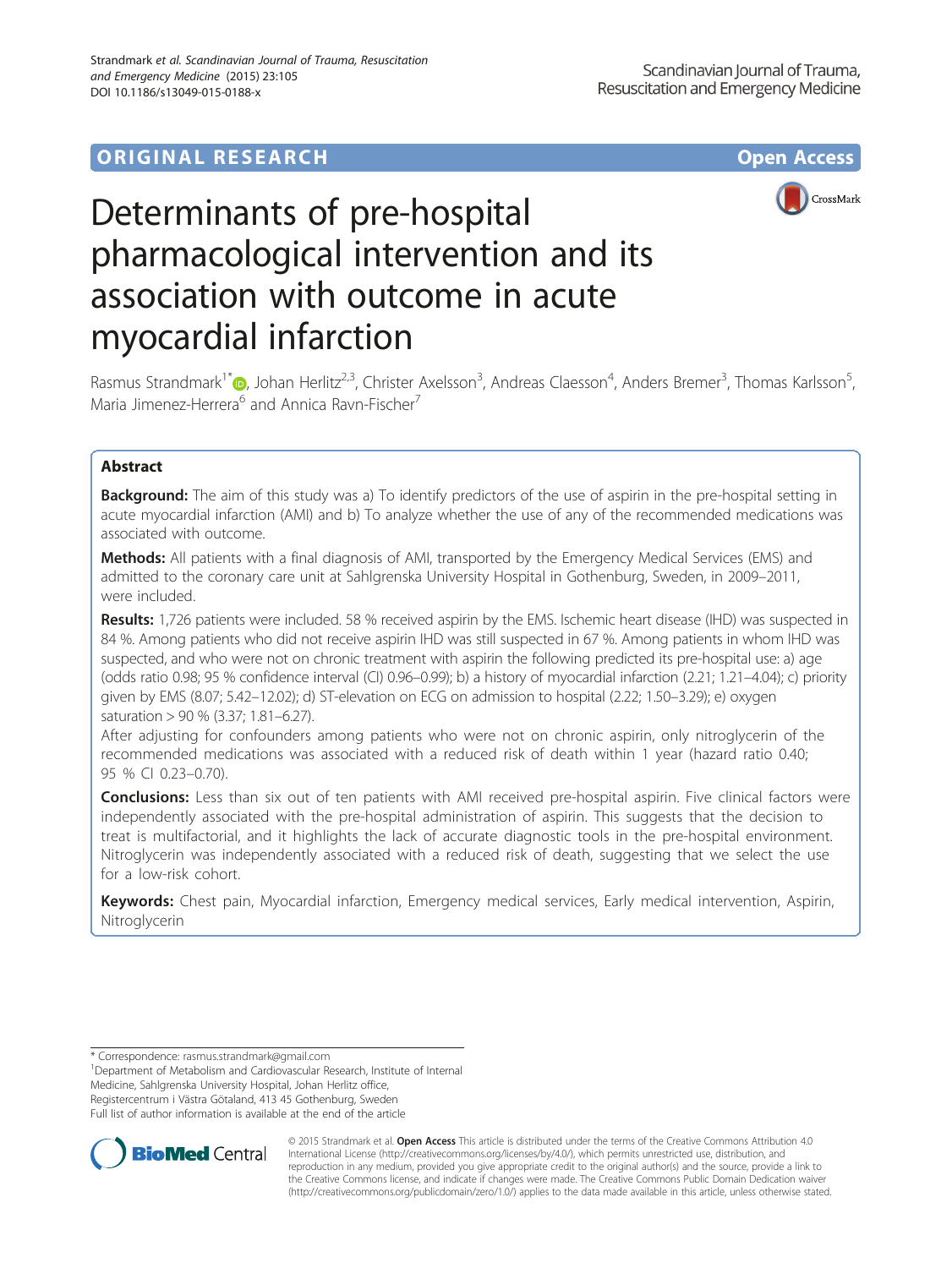## Background

With the exception of fibrinolysis [\[1](#page-6-0)], the evidence for the use of medication before hospital admission in suspected acute myocardial infarction (AMI) is limited [\[2](#page-6-0)]. Despite this fact, pre-hospital pharmacological intervention has been routine in most developed countries for at least 25 years. The drugs recommended by guidelines have remained largely unchanged and include oxygen, aspirin, nitroglycerin and morphine. In addition, other drugs, such as clopidogrel and beta-blockers, have been introduced as pre-hospital treatment but then often on a more strict indication.

Most studies of pharmacological interventions in AMI have been performed in hospital settings. Even though interventions with oxygen, nitroglycerin, aspirin and morphine have been widely accepted and used for a long time, the scientific evidence of their benefit is limited and in some cases contradictory. A Cochrane report concluded that the underlying evidence for the widespread use of oxygen in AMI is suggestive of possible harm [[3](#page-6-0)]. The use of morphine in AMI has been shown to relieve pain [[4, 5](#page-6-0)], but it has not been shown to improve outcome. On the contrary, in cases of unstable angina pectoris and non-STelevation myocardial infarction, morphine has been associated with an increased mortality rate [[6](#page-6-0)].

Nitroglycerin has been extensively studied in acute coronary syndrome (ACS). The ISIS-4 and GISSI-3 trials convincingly demonstrated that the continued treatment with nitroglycerin after a coronary event had no prognostic benefit [[7, 8\]](#page-6-0). On the other hand, a recent Cochrane report concluded that, if used within the first 24 h, nitroglycerin is associated with a reduced risk of death within the first two days [\[9](#page-6-0)]. This suggests that nitroglycerin is of the greatest benefit early in the treatment of AMI. The risks and potential benefit of very early treatment with nitroglycerin in the pre-hospital setting have, however, only been sparsely studied. To our knowledge, no randomized, controlled trial has been conducted on the subject. In observational studies, the pre-hospital administration of sublingual nitroglycerin is reported to be safe, with the predominant adverse effect being hypotension (with an incidence of 0.7–3.2 %) [[10](#page-6-0), [11](#page-6-0)], and to be associated with reduced chest pain [\[10\]](#page-6-0).

Aspirin has been shown to have a positive effect on outcome in AMI. In 1988, the ISIS-2 incontrovertibly established aspirin as an integral part of the treatment in AMI [[12\]](#page-6-0). Although ISIS-2 did not clearly document that very early treatment is better than later administration of aspirin (e.g. within the first 24 h), it soon became routine in many countries, including Sweden, to administer aspirin pre-hospitally. The current guidelines state that an oral loading dose of 300 mg should be given as early as possible by the EMS on suspicion of ACS [\[13](#page-7-0)]. The pre-hospital administration of aspirin has been reported to be safe [[14](#page-7-0)], but the true benefit of this strategy has never been documented. Observational studies comparing the outcome among patients who received very early aspirin with those who received it later on have produced conflicting results [[15](#page-7-0)–[18](#page-7-0)]. Furthermore, the adherence of EMS clinicians to the recommendations has been reported to vary, with pre-hospital aspirin being administered to ideal candidates in 33–62 % of all cases [[19](#page-7-0)–[22](#page-7-0)]. One small study exploring the reasons for this relatively low adherence concluded that the leading reason for the EMS provider not to administer aspirin was that the chest pain was not believed to be of cardiac nature [\[21](#page-7-0)].

Aspirin has proven benefits, with a tendency towards greater benefit with very early treatment [\[12](#page-6-0)]. This possibly makes it the most important intervention in the pre-hospital setting. We therefore aimed to identify predictors of the use of aspirin in the pre-hospital setting in AMI and to analyze whether the use of any of the recommended medications was associated with outcome. A secondary objective was to assess predictors for a suspicion of ischemic heart disease (IHD) by the EMS clinician.

## **Methods**

#### Study settings

The county of Västra Götaland is the second largest county in Sweden, with approximately 1.6 million people in an area of 24,000 km<sup>2</sup>. Sahlgrenska University Hospital in Gothenburg (600,000 inhabitants) is one of four percutaneous coronary intervention (PCI) centers in the county.

In Sweden, 112 is the common public emergency phone number for all emergency services. At the time of the study, all calls to the dispatch center on medical issues were redirected to a nurse, whom through a systemized caller-interrogation, using decision support software, determined a response output category for the case: (1) Immediately life threatening; (2) Urgent, but not life threatening; (3) A reasonable waiting time is not considered to influence the patients condition.

The ambulances were staffed by one nurse clinician, responsible for the pre-hospital triage and care, and one emergency medical technician. The educational level of nurse clinicians in the EMS was three years university studies to achieve a degree of Bachelor in nursing, and one additional year to achieve a degree of Master in prehospital nursing. A pre-hospital triage protocol (METTS-Pre) and local EMS guidelines were used as decision support. All the ambulances were equipped with a monitor/defibrillator. The pre-hospital ECGs were assessed manually. If ECG abnormalities were detected, the ECG was sent, using telemedicine, to the corresponding coronary care unit (CCU) for evaluation by a nurse at the CCU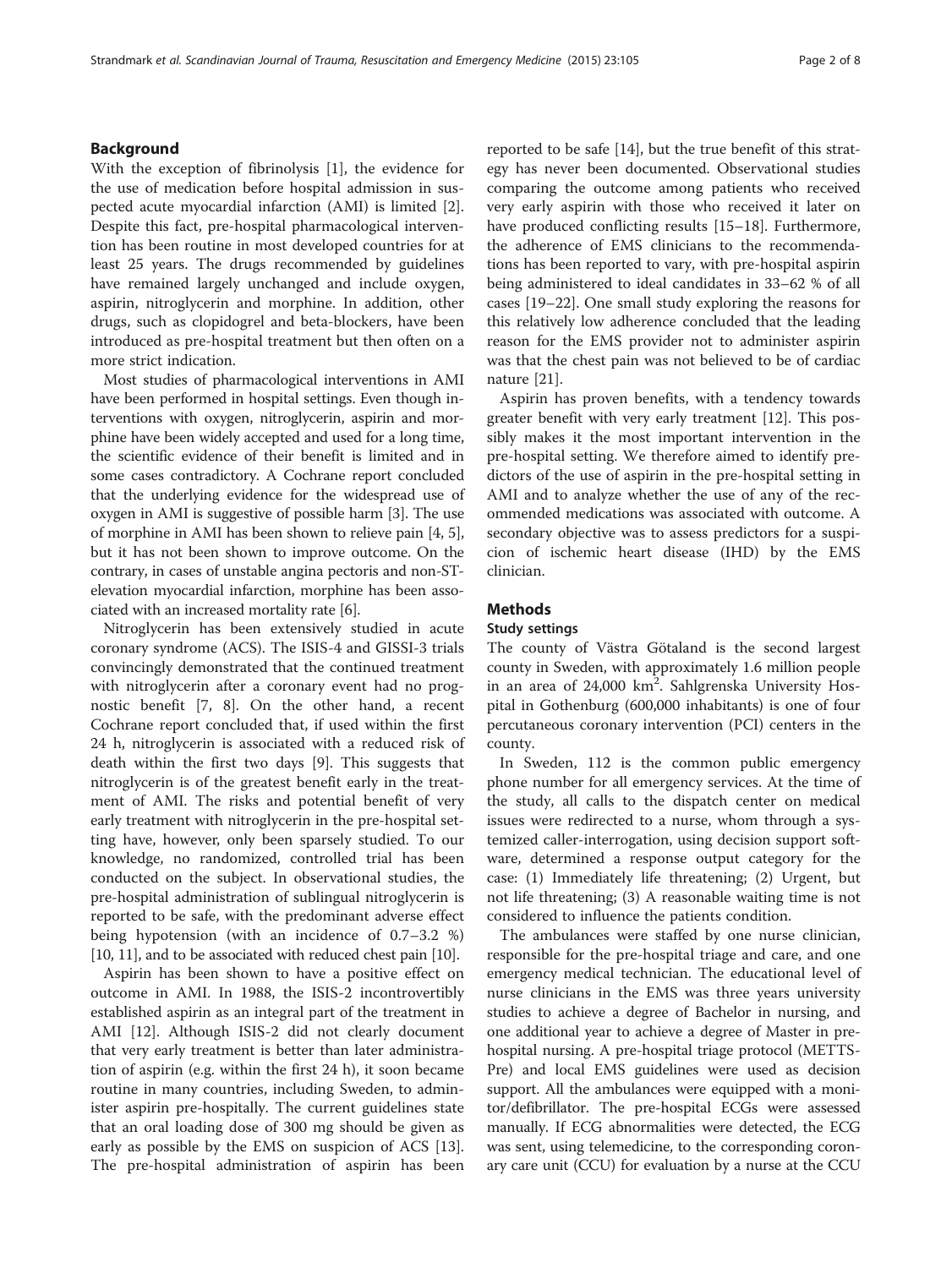<span id="page-2-0"></span>and, if necessary, with the support of an on-call cardiologist. If ST-elevation or a left bundle branch block (LBBB) were present, the patient was transported to the CCU or directly to the catheterization laboratory, bypassing the emergency department (ED). If not, the patient was transported to the nearest ED. After assessment by an ED physician, a large proportion was subsequently transferred to the CCU on suspicion of AMI (and thus included in this study).

The decision to administer oxygen, sublingual nitrates, intravenous morphine and oral aspirin was at the discretion of the nurse clinician. The standard dose of aspirin was 300 mg. After telephone contact with the receiving cardiologist, intravenous betablockade (rarely) and/or oral clopidogrel could also be administered pre-hospitally.

#### Population and data collection

This study comprised consecutive patients admitted to the CCU at Sahlgrenska University Hospital between 1 January 2009 and 31 December 2011, with a final diagnosis of AMI (ICD-10: I21-I22) at discharge. Thus, all types of AMI were included in the analyses. All the patients had been transported to hospital by the EMS. Data were obtained from the Register of Information and Knowledge about Swedish Heart Intensive care Admissions (RIKS-HIA). The list consisted of 2,524 events. The matching EMS casebook was identified in the medical log program used by EMS in the county of Västra Götaland; AmbuLink. In total 798 cases were excluded before analysis. The reasons for exclusion were: a) the transport was made by EMS from another county or the relevant EMS casebook was missing  $(n = 280)$ , b) the transport was from a referral hospital, where diagnosis and initial treatment already had been given (any prior transport to the ED at the referral hospital was however included)  $(n = 164)$ , c) the transport was from a local health center, where treatment already had been initiated  $(n = 252)$ , d) cases involving a cardiac arrest, drastically altering treatment strategy ( $n = 97$ ) and e) missing information on pre-hospital aspirin  $(n = 5)$ .

In the excluded cases it was not regarded as meaningful to evaluate the use of aspirin since such treatment had already been started by others.

### Statistical methods

Data are presented as crude (i.e. not age-adjusted) rates. All  $p$ -values in Tables [1](#page-6-0) and 2 and Additional file 1: Tables S1 and S2, except for age itself, are age adjusted. Age was compared using the Mann–Whitney U-test. Logistic regression was used to calculate age-adjusted p-values for difference in proportions. To identify predictors of the pre-hospital use of aspirin among patients with suspected IHD and not on previous

|  |  |  |  |  | <b>Table 1</b> Medication administered by EMS (%) |  |  |  |  |  |  |  |
|--|--|--|--|--|---------------------------------------------------|--|--|--|--|--|--|--|
|--|--|--|--|--|---------------------------------------------------|--|--|--|--|--|--|--|

| Pre-hospital aspirin |                     |                    |                   |          |  |  |
|----------------------|---------------------|--------------------|-------------------|----------|--|--|
|                      | All<br>$(n = 1726)$ | Yes<br>$(n = 995)$ | No<br>$(n = 731)$ | p*       |  |  |
| Oxygen               | 78                  | 88                 | 62                | < 0.0001 |  |  |
| Nitroglycerine       | 66                  | 82                 | 45                | < 0.0001 |  |  |
| Aspirin              | 58                  | 100                | 0                 |          |  |  |
| Morphine             | 57                  | 76                 | 30                | < 0.0001 |  |  |
| Beta-blockers        | 2                   | 2                  | 1                 |          |  |  |
| Clopidogrel          | 38                  | 64                 | 3                 | < 0.0001 |  |  |

\*Age adjusted p-value, denoted if <0.05

chronic aspirin, multiple logistic regression was used, in a forward stepwise selection mode, with  $p < 0.01$  as a criterion for staying in the model. Variables tested for inclusion in the model were those relevant baseline factors with a univariate p-value below 0.05 for association with pre-hospital aspirin in this group of patients. The same strategy was used to identify predictors of IHD assessment in all patients. See Additional file [1](#page-6-0) for a complete list of variables tested.

For mortality analyses, Kaplan-Meier estimates were used and age-adjusted  $p$ -values and hazard ratios with corresponding confidence intervals were calculated using Cox's proportional hazards model. The association between the six recommended medications and one-year mortality among patients with no previous aspirin was analyzed for each medication separately

Table 2 Age, gender and previous history (%, if not otherwise stated)

| Prehospital aspirin                       |                     |                    |                          |          |  |
|-------------------------------------------|---------------------|--------------------|--------------------------|----------|--|
|                                           | All<br>$(n = 1726)$ | Yes<br>$(n = 995)$ | <b>No</b><br>$(n = 731)$ | $p^*$    |  |
| Age (mean $\pm$ SD)                       | $70 + 13$           | $68 + 13$          | $73 + 13$                | < 0.0001 |  |
| Women                                     | 33                  | 29                 | 39                       | 0.03     |  |
| Previous history                          |                     |                    |                          |          |  |
| Diabetes (7) <sup>a</sup>                 | 20                  | 18                 | 23                       | 0.01     |  |
| Hypertension (21) <sup>a</sup>            | 44                  | 42                 | 47                       |          |  |
| Smoking (98) <sup>a</sup>                 | 27                  | 30                 | 24                       |          |  |
| Myocardial infarction (19) <sup>a</sup>   | 28                  | 22                 | 36                       | < 0.0001 |  |
| Heart failure (72) <sup>a</sup>           | 9                   | 5                  | 13                       | < 0.0001 |  |
| PCI $(25)^a$                              | 16                  | 13                 | 19                       | 0.0008   |  |
| Heart surgery (14) <sup>a</sup>           | 9                   | 7                  | 12                       | 0.001    |  |
| Stroke (19) <sup>a</sup>                  | 10                  | 7                  | 14                       | < 0.0001 |  |
| Medication                                |                     |                    |                          |          |  |
| Aspirin $(27)^a$                          | 38                  | 31                 | 46                       | < 0.0001 |  |
| Any other cardiovascular<br>drug $(51)^d$ | 61                  | 54                 | 71                       | < 0.0001 |  |

\*Age adjusted  $p$ -value (except for age itself), denoted if <0.05 <sup>a</sup>Number of patients with missing information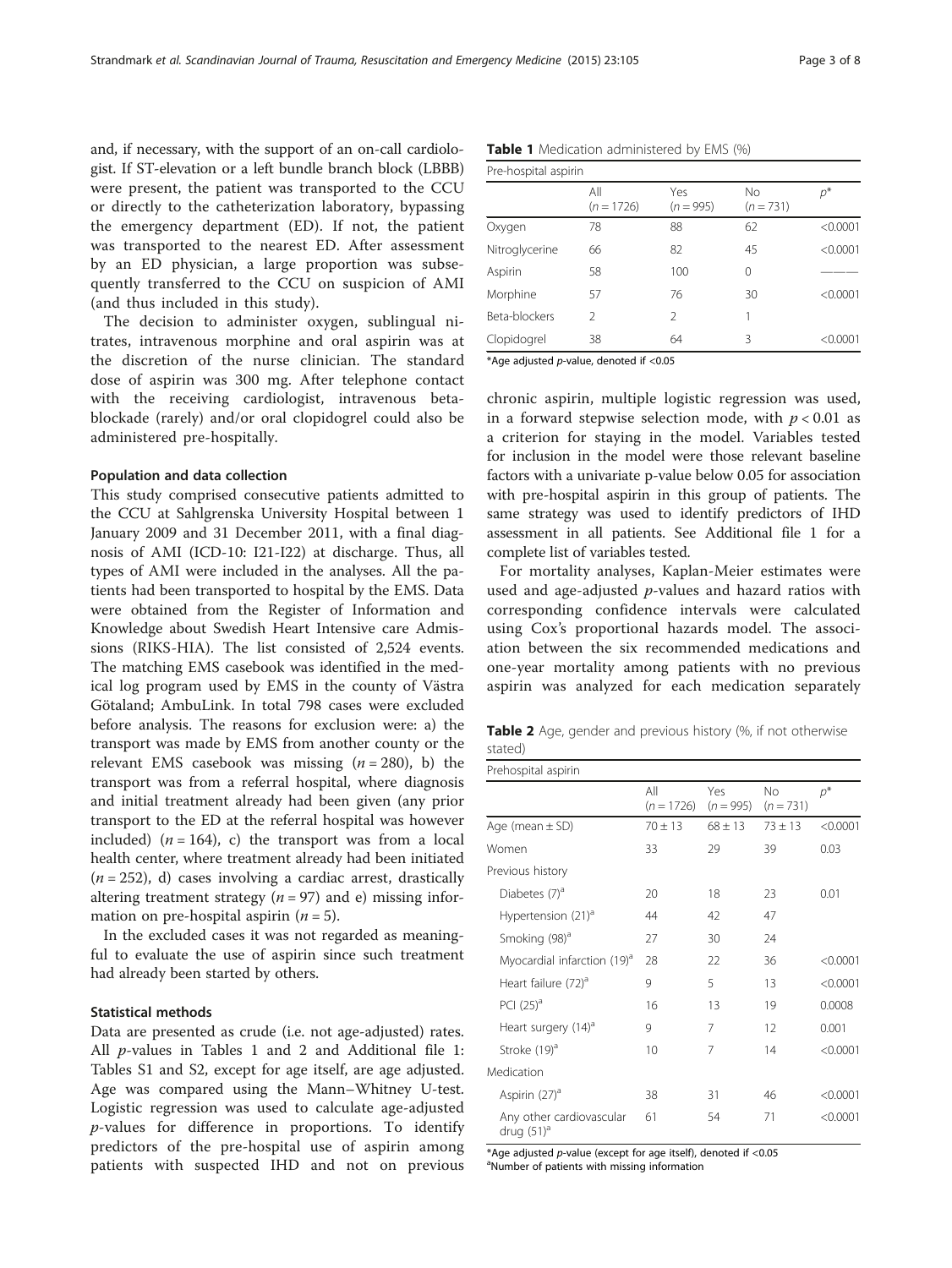<span id="page-3-0"></span>and adjusted for all baseline and in-hospital treatment variables with a univariate  $p < 0.10$  for association with mortality (see Additional file [1](#page-6-0)). All the tests were two sided and p-values below 0.01 were considered statistically significant. All the analyses were performed using SAS for Windows version 9.3.

## Ethical considerations

This study has been conducted within the framework of a master's thesis at Sahlgrenska University Hospital and is therefore not subjected to review by the Swedish Ethical Reviewer Boards. However, the work was done according to the Swedish law (SFS) 2003:460; the law of ethical considerations and human trials, and according to the Helsinki Declaration. In all the analyses, patients remained anonymous and patient integrity was thus respected. Patients included in RIKS-HIA have been given information about participation in the register and have been given the opportunity to decline.

## Results

### Medication administered by EMS

In all, 1,726 patients were transported by the EMS to hospital and fulfilled the criteria for AMI. Table [1](#page-2-0) shows the use of various medications. Pre-hospital aspirin was administered in 58 % of the cases. The administration of oxygen, nitroglycerin, morphine and clopidogrel was more common in the group receiving aspirin.

#### Age, gender and previous history

The overall mean age was 70 years, and 33 % were women. Patients that received aspirin were younger than those that did not, and had fewer indications of previous cardiovascular disease, as shown in both their previous history and their previous chronic medication (Table [2\)](#page-2-0).

Symptoms and initial assessment by dispatchers and EMS

In 92 % of all cases a pre-hospital ECG was recorded and the nurse clinician suspected IHD as the underlying etiology in 84 % of all cases. Among patients who received aspirin there was an initial suspicion of IHD in 96 %, whereas among patients who did not receive aspirin a suspicion of IHD was raised in only 67 % ( $p < 0.0001$ ). When comparing patients who received aspirin with those who did not there were many differences in terms of symptoms, initial assessment and hemodynamics. In summary, patients who received aspirin differed from those who did not in that they were given a higher priority by the dispatchers and by the EMS; chest pain and pain in the arms were more prevalent; they more often had cold sweat and nausea; and they had less tachycardia and less oxygen desaturation. For details see Additional file [1](#page-6-0): Table S1.

## Status on admission to hospital, treatment and investigation in hospital and 1 year mortality

Fifty-eight percent of the patients had ST-elevation on first in-hospital ECG. ST-elevation was more common among the patients that had received pre-hospital aspirin. When comparing patients who received aspirin with those who did not there were differences in the use of various medications after hospital admission. Investigations such as coronary angiography and echocardiography were performed more frequently among those who received aspirin. For more details see Additional file [1](#page-6-0): Table S2.

The overall one-year mortality was 13.6 %. Patients who were given aspirin pre-hospitally had a lower oneyear mortality than those who did not (10.1 % versus 18.6 %;  $p = 0.009$ ).

#### Predictors of the administration of aspirin by EMS

In this analysis we only included patients in whom there was a suspicion of IHD and excluded patients on chronic medication with aspirin. Five independent predictors of the use of aspirin were identified, as shown in Table 3.

## Pre-hospital pharmacological intervention in relation to one-year mortality

When adjusted for all potential confounders recorded, the only drug associated with a reduced risk of death within one year of follow-up was nitroglycerin (Table [4\)](#page-4-0).

## Predictors of assessment as ischemic heart disease

There were seven predictors for such an assessment by the EMS clinician (Table [5\)](#page-4-0).

Table 3 Predictors of the use of aspirin prior to hospital admission among patients with suspected IHD and not on previous chronic aspirin medication

|                               | OR <sup>a</sup> | $(95%$ CI) <sup>a</sup> | р        |
|-------------------------------|-----------------|-------------------------|----------|
| Age (per year)                | 0.977           | (0.963, 0.991)          | 0.001    |
| Previous history              |                 |                         |          |
| Myocardial infarction         | 2.21            | (1.21.4.04)             | 0.01     |
| <b>FMS</b> assessment         |                 |                         |          |
| Priority                      | 8.07            | (5.42, 12.02)           | < 0.0001 |
| ECG pattern                   |                 |                         |          |
| ST-elevation                  | 2.22            | (1.50, 3.29)            | < 0.0001 |
| Cardio-respiratory finding    |                 |                         |          |
| Oxygen saturation $\geq 90$ % | 3.37            | (1.81, 6.27)            | 0.0001   |
|                               |                 |                         |          |

a Odds ratio (95 % confidence interval)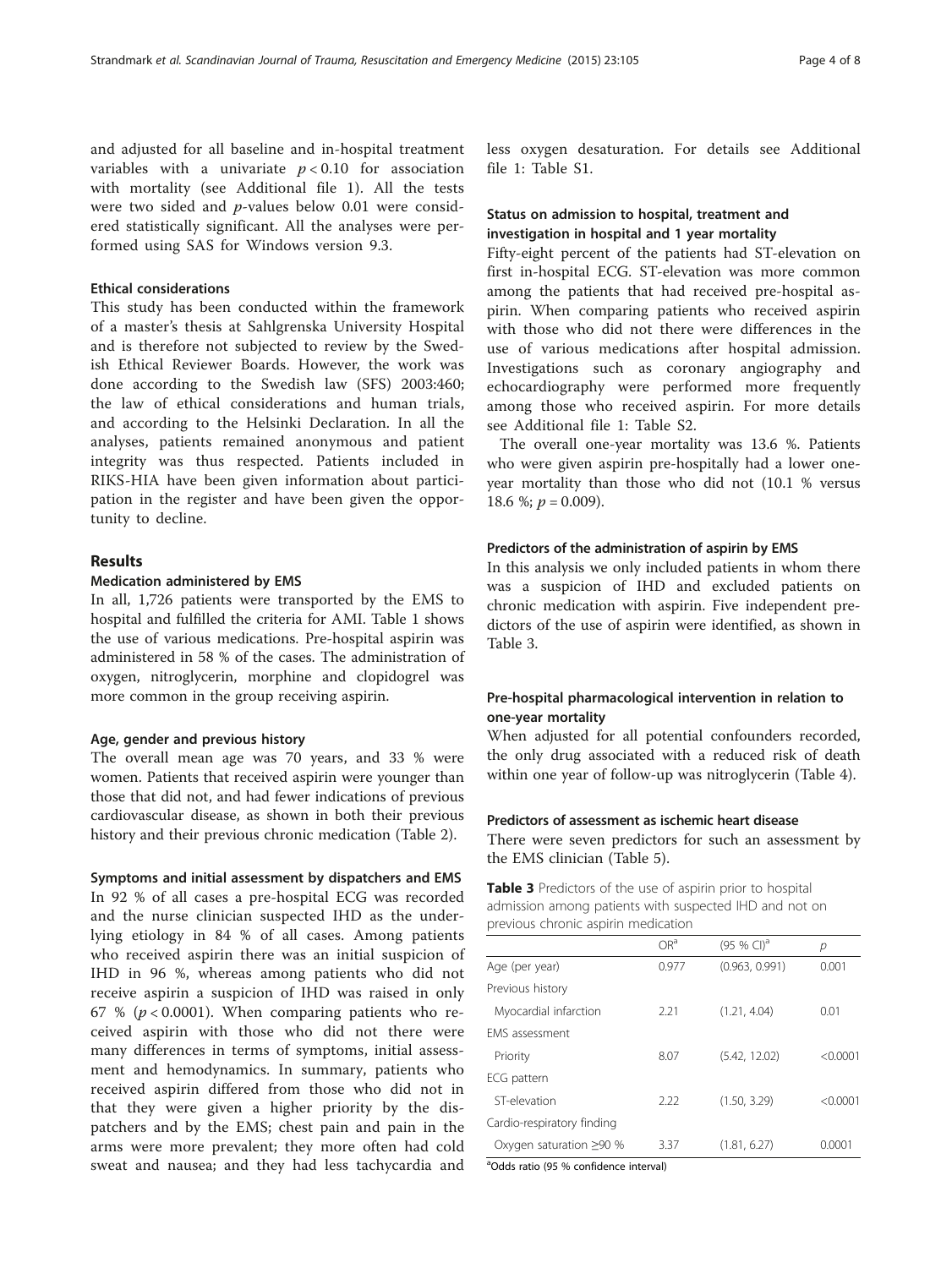<span id="page-4-0"></span>Table 4 Prehospital pharmacological intervention in relation to 1 year mortality among those not on previous chronic aspirin medication ( $n = 1061$ ) – each intervention analyzed separately

|                                                  | HR <sup>a</sup> | (95 % CI) <sup>a</sup> | р     |  |  |  |
|--------------------------------------------------|-----------------|------------------------|-------|--|--|--|
| Adjusted for confounders# from Tables 2, 3 and 4 |                 |                        |       |  |  |  |
| Oxygen                                           | 0.97            | (0.48, 1.95)           | 0.92  |  |  |  |
| Nitroglycerine                                   | 0.40            | (0.23, 0.70)           | 0.001 |  |  |  |
| Aspirin                                          | 1.14            | (0.60, 2.16)           | 0.69  |  |  |  |
| Morphine                                         | 1.13            | (0.62, 2.06)           | 0.69  |  |  |  |
| Beta-blockers                                    | 1.45            | (0.18, 11.76)          | 0.73  |  |  |  |
| Clopidogrel                                      | 1.06            | (0.56, 1.99)           | 0.86  |  |  |  |

<sup>a</sup>Hazard ratio (95 % confidence interval)

 $^{\text{\#}}$ All factors with age adjusted  $p$  < 0.10 for association with 1 year mortality

## **Discussion**

The three major results from this study are as follows:

- a) Fifty-eight percent of the patients with a final diagnosis of AMI transported by the EMS in the Municipality of Gothenburg received aspirin by EMS before hospital arrival.
- b) A variety of clinical factors were associated with the pre-hospital use of aspirin by EMS. They reflect the patients' age, previous history, the initial assessment made by the EMS clinicians, the initial ECG pattern and the patients' cardiorespiratory status (oxygen saturation).
- c) The pre-hospital use of nitroglycerin, when adjusted for confounders, was associated with a reduced risk of death during one year of follow-up.

## Use of aspirin

In previous reports from Sweden and other countries, the proportion of patients with suspected AMI treated with aspirin pre-hospitally varies between 33 % and 62 %

Table 5 Predictors of assessment as ischemic heart disease

|                               | OR <sup>a</sup> | $(95%$ CI) <sup>a</sup> | р        |
|-------------------------------|-----------------|-------------------------|----------|
| Symptoms                      |                 |                         |          |
| Chest pain                    | 15.67           | (10.27, 23.90)          | < 0.0001 |
| Pain in arms                  | 2.45            | (1.58, 3.80)            | < 0.0001 |
| Cold sweat                    | 1.75            | (1.15, 2.65)            | 0.009    |
| Dispatch center assessment    |                 |                         |          |
| Priority                      | 1.70            | (1.20, 2.41)            | 0.003    |
| ECG pattern                   |                 |                         |          |
| ST-elevation                  | 2.67            | (1.83, 3.89)            | < 0.0001 |
| No pathologic T-wave          | 2.95            | (1.47, 5.91)            | 0.002    |
| Cardio-respiratory finding    |                 |                         |          |
| Oxygen saturation $\geq 90$ % | 2.16            | (1.36, 3.42)            | 0.001    |
|                               |                 |                         |          |

<sup>a</sup>Odds ratio (95 % confidence interval)

[[15, 19](#page-7-0)–[22\]](#page-7-0) and the 58 % in the present study is thus in line with previous findings. There are several possible explanations as to why adherence to guidelines was so low. In an earlier study, the main reason for EMS providers not to administer aspirin was that the chest pain was not believed to be of cardiac nature [[21\]](#page-7-0). In the present study the nurse clinician stated IHD as the suspected etiology in 84 % of all cases, indicating that in some cases the nurse clinician failed to identify the condition as an ACS. In these cases, the decision not to treat is the logical consequence of the assessment. However, among the patients not receiving aspirin the nurse clinician still suspected IHD in 67 % of the cases. The reasons for withholding treatment in these cases are not apparent. One might be that a contraindication was present, although the only contraindication stated in local EMS guidelines at the time was known allergy to acetylsalicylic acid. Emesis might be a more common issue hindering the administration of aspirin (in Sweden, aspirin is only available in oral dosage forms). Another practical issue to consider is the time available for interventions. In an urban setting, the hospital is sometimes only minutes away and the nurse clinician might have to prioritize other actions.

Recent self-administration of aspirin was the second most prevalent reason EMS providers gave for not administering aspirin, in the previous study [[21\]](#page-7-0). In this study 38 % of the patients were prescribed aspirin for regular use prior to the event. This might have influenced the nurse clinicians decision, even though guidelines did not state that the loading-dose of aspirin should be withheld from these patients.

## Predictors of the use of aspirin

A history of myocardial infarction, and an initial suspicion by the EMS clinician that IHD was the underlying etiology, was associated with a higher use of aspirin, indicating adherence to guidelines. High priority given by the EMS clinician was a strong predictor of the use of aspirin. In Gothenburg at the time, all pre-hospital ECGs with an ST-elevation or a LBBB (but also other abnormalities) were sent to the CCU at Sahlgrenska University Hospital. A nurse and/or an on-call cardiologist decided whether the patient was to be accepted for direct transport to the cardiac catheterization laboratory, the CCU, or referred to the nearest ED. The patients accepted for direct transport were often given high priority and this was in turn a strong predictor of aspirin treatment.

On the other hand, patients referred to the nearest ED received lower priority and therefore most probably had a longer mean transportation time as a group. This should have given the nurse clinician more time to administer treatment, but this group was instead less likely to receive aspirin. This clearly reflects the possibility that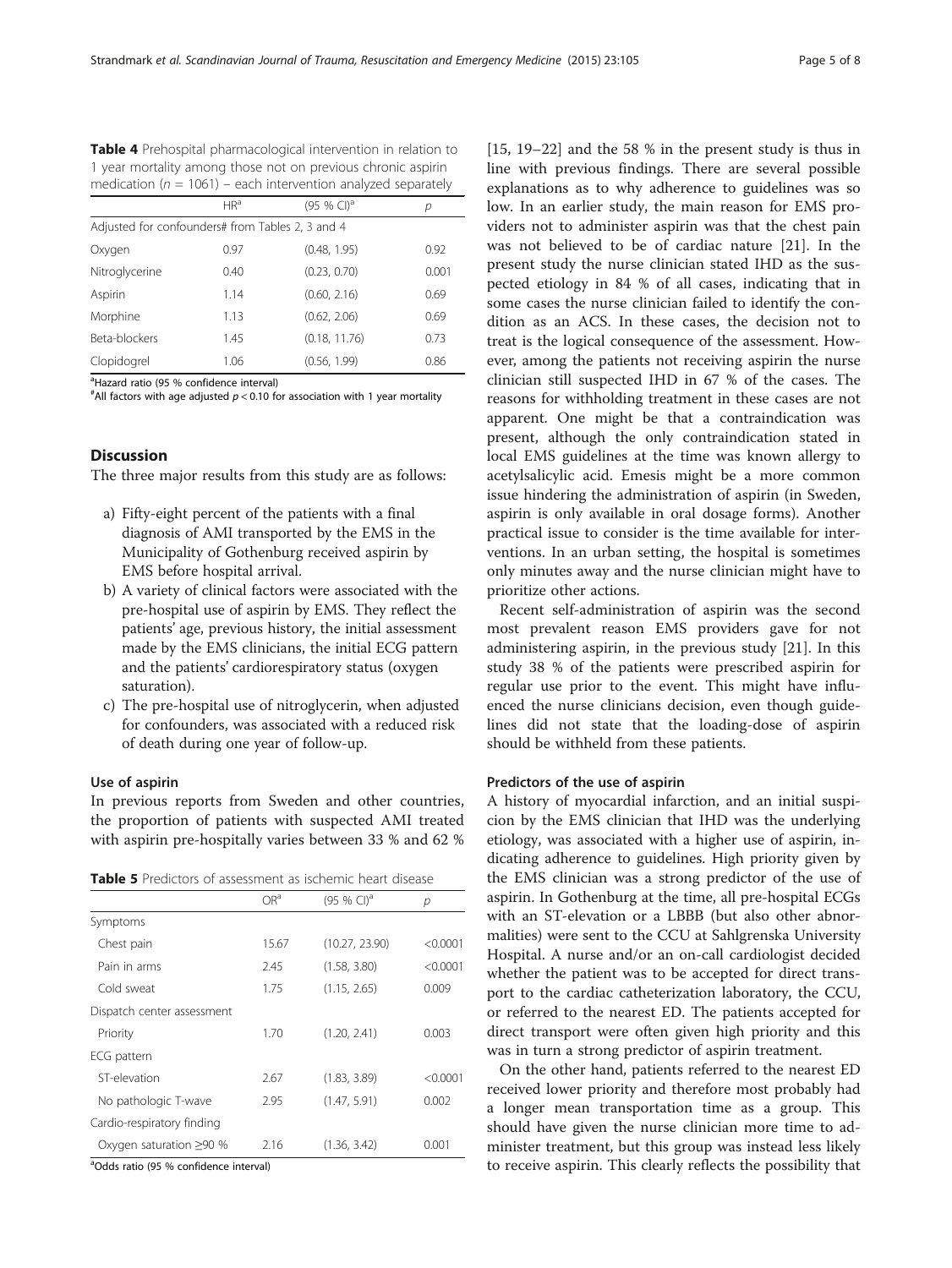a referral to the nearest ED was interpreted by the nurse clinician as an "acquittal", and that further interventions were therefore unnecessary. If this is indeed a prevalent interpretation, it reflects the importance of continuing education. In the future, the CCU nurse or the on-call cardiologist might also give advice about early treatment in this subset.

The observation that a ST-elevation on the hospital admission ECG, also predicted a higher use of aspirin is in agreement with previous statements. In these cases, the ambulance was redirected to the catheterization laboratory or to the CCU, and the on-call cardiologist often prescribed oral clopidogrel to be administered prehospitally, in addition to standard treatment, making the decision not to administer aspirin at the same time controversial.

Oxygen saturation of  $\geq 90$  % predicted an increase in the use of aspirin. This is most probably explained by a more stable clinical condition in these patients. Patients with low oxygen saturation are often in a bad clinical condition creating problems with oral medication.

A lower age was associated with the use of aspirin suggesting that age itself is a predictor of adherence to guidelines.

The finding that patients who received aspirin in the pre-hospital setting were more often revascularized is most likely an independent finding, simply reflecting the high incidence of ST-elevation AMI among these patients.

The proportion of patients treated with coronary artery bypass grafting was very low and in agreement with previous findings [[23\]](#page-7-0).

## Predictors of death

The use of nitrates was associated with a reduced risk of death after adjustment for confounders. Nitrates have been widely used in ACS for many years, are well tolerated [[10](#page-6-0), [11](#page-6-0)] and are associated with a reduction in chest pain in the pre-hospital setting [\[10\]](#page-6-0). To our knowledge, no randomized placebo-controlled pre-hospital trial, investigating the effects of nitrates, has been performed. Two large, randomized, placebo-controlled trials with randomization after hospitalization have not shown any benefit in terms of outcome [\[7, 8](#page-6-0)]. One explanation of our findings is that there are confounders that were not adjusted for. It is likely that patients with severe pain, often those with STelevation, and without hemodynamic complications, were more frequently given nitroglycerin. These patients are reported to have a good outcome [\[24\]](#page-7-0). However, we adjusted for ECG findings and for hemodynamic complications. Another, perhaps less likely, explanation is that nitroglycerin, when given in the very early phase of acute myocardial ischemia, has a beneficial effect on the myocardium. A recent Cochrane report that included 18 trials

of nitrates in patients with an acute cardiovascular event concluded that nitrates are associated with increased survival if administered within the first 24 h [[9](#page-6-0)].

#### Predictors of assessment as ischemic heart disease

IHD was suspected in 84 % of all cases. The predictors of such a suspicion included typical symptoms, a high priority by the dispatcher, typical ECG signs and a normal oxygen saturation. These findings suggest that the EMS clinicians, to a great extent, had the knowledge and the ability to detect AMI in patients with classical symptoms and signs. However, far from all cases of AMI presents itself with this symptom complex. Our findings suggest that the EMS clinicians' ability to detect AMI in patients with atypical symptoms is limited. Today, pre-hospital decision-making is based on clinical history and clinical findings. However, recent data suggest that the use of biochemical markers in the pre-hospital setting might help to further improve the diagnostic accuracy [\[25\]](#page-7-0).

#### Limitations

This is an observational, retrospective study. The study was performed in an urban area with relatively short transport times. The results might have been different, had the study been undertaken in a rural area, even though patients transported from other areas of the county were frequent and not excluded.

The patients were recruited from the RIKS-HIA register. At the time this register covered about ninety percent of all patients hospitalized with AMI under the age of 80 years. Older patients with severe co-morbidity are not always admitted to the CCU and are therefore not included in the register [[23\]](#page-7-0). This, in combination with the fact that this study only included patients transported with the EMS, may explain the high figure of STelevation (58 %). In turn, this might explain why the overall one-year mortality was relatively low (14 %).

We assume that the total number of patients admitted to Sahlgrenska University Hospital, and having a final diagnosis of AMI, was about 4000 during the inclusion period. This figure is based on previous surveys [\[23](#page-7-0)]. The relatively large proportion of patients with STelevation in our survey suggests that the pre-hospital aspirin-use might have been even lower, had all patients with AMI been included.

Two clinical parameters (ECG findings and signs of heart failure) were recorded on admission to hospital instead of pre-hospitally, due to difficulties retrieving this information from the EMS chart. If information about the pre-hospital ECG had been available, it is possible that the proportion of patients with a pathological finding would have been different, as both time, and pre-hospital medication might have influenced the ECG pattern.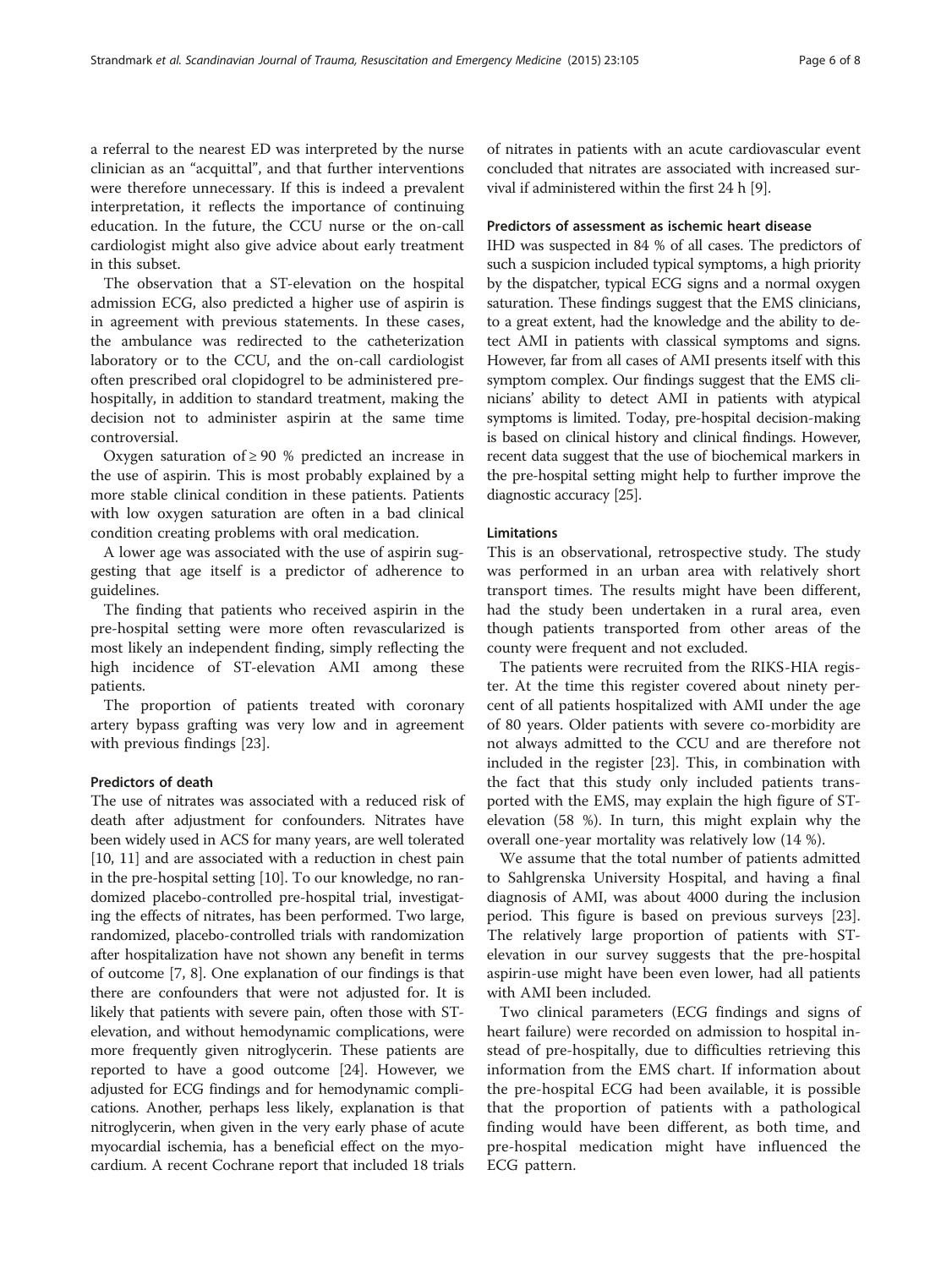<span id="page-6-0"></span>Patients who had taken aspirin (typically 75 mg) before EMS arrival constitute a confounding factor, when relating aspirin use to outcome. These patients were analyzed as though they did not receive aspirin and were therefore not included in the multivariate analyses.

## Conclusion

Less than six out of ten patients with AMI received prehospital aspirin. Five clinical factors were independently associated with the pre-hospital administration of aspirin. This suggests that the decision to treat is multifactorial, and it highlights the lack of accurate diagnostic tools in the pre-hospital environment.

Nitroglycerin was independently associated with a reduced risk of death, suggesting that we select the use for a low-risk cohort.

## Clinical implications

The lack of scientific evidence for the use of various medications prior to hospital admission is a clinical dilemma. Is the current strategy of administering several oral and intravenous drugs pre-hospitally, thereby possibly delaying transport, of the greatest benefit to the patient? This needs to be evaluated in future research.

Less than six out of ten patients with an AMI received aspirin by the EMS. Since the lack of suspicion of IHD and low priority were linked to a lower use of aspirin, we need better instruments to detect AMI in the early phase. We also need clarified EMS guidelines regarding aspirin administration to patients already on chronic treatment.

Furthermore, our data suggest that we select the use of nitroglycerin for a low-risk cohort. Any possible beneficial effect of nitroglycerin needs to be highlighted in a randomized trial.

## Additional file

#### [Additional file 1:](dx.doi.org/10.1186/s13049-015-0188-x) List of baseline variables and additional tables.

Baseline variables tested for inclusion in the model identifying predictors of the use of aspirin, prior to hospital admission, in patients with no previous chronic aspirin medication and with a suspicion of IHD. Baseline variables tested for inclusion in the model identifying predictors of assessment as ischemic heart disease, in all patients. Baseline and inhospital treatment variables used for adjustment when analyzing association between each of the six recommended pre-hospital medications and one-year mortality, in patients with no previous chronic aspirin medication. Table S1, displaying symptoms and initial assessment by dispatchers and EMS. Table S2, displaying status on admission to hospital, treatment and investigation in hospital, 30 days and 1 year mortality. (DOC 35 kb)

#### Competing interests

The authors declare that they have no competing interests.

#### Authors' contributions

RS. contributed to the study design, performed the data collection, was involved in the analysis of the data, and in the writing process. JH. produced the study design, was involved in the data collection process, the analysis of the data and in the writing process. TK. performed the statistical analyses and contributed to the writing and revision of the manuscript. AR. was involved in the study design, in the analysis of the data, and in the writing and revision of the manuscript. CA, AC, AB. and MJ. were involved in the analysis of the data, and in the writing and revision of the manuscript. All authors read and approved the final manuscript.

#### Author details

<sup>1</sup>Department of Metabolism and Cardiovascular Research, Institute of Internal Medicine, Sahlgrenska University Hospital, Johan Herlitz office, Registercentrum i Västra Götaland, 413 45 Gothenburg, Sweden. <sup>2</sup> Department of Metabolism and Cardiovascular Research, Institute of Internal Medicine, Sahlgrenska University Hospital, Gothenburg, Sweden. <sup>3</sup>The Prehospital Research Centre Western Sweden, University of Borås, Borås, Sweden. <sup>4</sup>Department of Medicine, Center for Resuscitation Science Karolinska Institute, Stockholm, Sweden. <sup>5</sup>Centre for Applied Biostatistics Occupational and Environmental Medicine, Sahlgrenska Academy at University of Gothenburg, Gothenburg, Sweden. <sup>6</sup>Department of Nursing, Universitat Rovira i Virgili, Tarragona, Spain. <sup>7</sup> Department of Cardiology, Sahlgrenska University Hospital, Gothenburg, Sweden.

### Received: 4 June 2015 Accepted: 25 November 2015 Published online: 01 December 2015

#### References

- 1. Morrison LJ, Werbeek PR, McDonald AC, Sawadsky BD, Cook DJ. Mortality and prehospital thrombolysis to acute myocardial infarction: A metaanalysis. JAMA. 2000;283:2686–92.
- 2. Herlitz J, Svensson L. Prehospital evaluation and treatment of a presumed acute coronary syndrome: what are the options? Eur J Emerg Med. 2006;13:308–12.
- 3. Cabello JB, Burls A, Emparanza JI, Bayliss S, Quinn T. Oxygen therapy for acute myocardial infarction. Cochrane Database of Systematic Reviews [Internet]. 2013 [cited 2015 Nov 11]; (8). Available from: [http://onlinelibrary.](http://onlinelibrary.wiley.com/doi/10.1002/14651858.CD007160.pub3/abstract) [wiley.com/doi/10.1002/14651858.CD007160.pub3/abstract.](http://onlinelibrary.wiley.com/doi/10.1002/14651858.CD007160.pub3/abstract) Access date 27th of November.
- 4. Everts B, Karlson B, Abdon NJ, Herlitz J, Hedner T. A comparison of metoprolol and morphine in the treatment of chest pain in patients with suspected acute myocardial infarction–the MEMO study. J Intern Med. 1999;245:133–41.
- 5. Bounes V, Charpentier S, Houze-Cerfon CH, Bellard C, Ducassé JL. Is there an ideal morphine dose for prehospital treatment of severe acute pain? A randomized, double-blind comparison of 2 doses. Am J Emerg Med. 2008;26:148–54.
- 6. Meine TJ, Roe MT, Chen AY, Patel MR, Washam JB, Ohman EM, et al. CRUSADE Investigators. Association of intravenous morphine use and outcomes in acute coronary syndromes: results from the CRUSADE Quality Improvement Initiative. Am Heart J. 2005;149:1043–9.
- 7. Group I-FISISC. ISIS-4: A randomized factorial trial assessing early oral captopril, oral mononitrate, and intravenous magnesium sulphate in 58,050 patients with suspected acute myocardial infarction. Lancet. 1995;345(8951):669–85.
- 8. De Vita C, Fazzini PF, Geraci E, Tavazzi L, Tognoni G, Vecchio C. GISSI-3: Effects of lisinopril and transdermal glyceryl trinitrate singly and together on 6-week mortality and ventricular function after acute myocardial infarction. Lancet. 1994;343:1115–22.
- 9. Perez MI, Musini VM, Wright JM. Effect of early treatment with antihypertensive drugs on short and long-term mortality in patients with an acute cardiovascular event. Cochrane Database of Systematic Reviews [Internet]. 2009 [cited 2015 Nov 11];(4). Available from: [http://onlinelibrary.](http://onlinelibrary.wiley.com/doi/10.1002/14651858.CD006743.pub2/abstract) [wiley.com/doi/10.1002/14651858.CD006743.pub2/abstract.](http://onlinelibrary.wiley.com/doi/10.1002/14651858.CD006743.pub2/abstract) Access date 27th of November.
- 10. Engelberg S, Singer AJ, Moldashel J, Sciammarella J, Thode HC, Henry M. Effects of prehospital nitroglycerin on hemodynamics and chest pain intensity. Prehosp Emerg Care. 2000;4:290–3.
- 11. Clemency BM, Thompson JJ, Tundo GN, Lindstrom HA. Prehospital highdose sublingual nitroglycerin rarely causes hypotension. Prehosp Disaster Med. 2013;28:477–81.
- 12. ISIS-2 (Second International Study of Infarct Survival) Collaborative Group. Randomised trial of intravenous streptokinase oral aspirin, both,